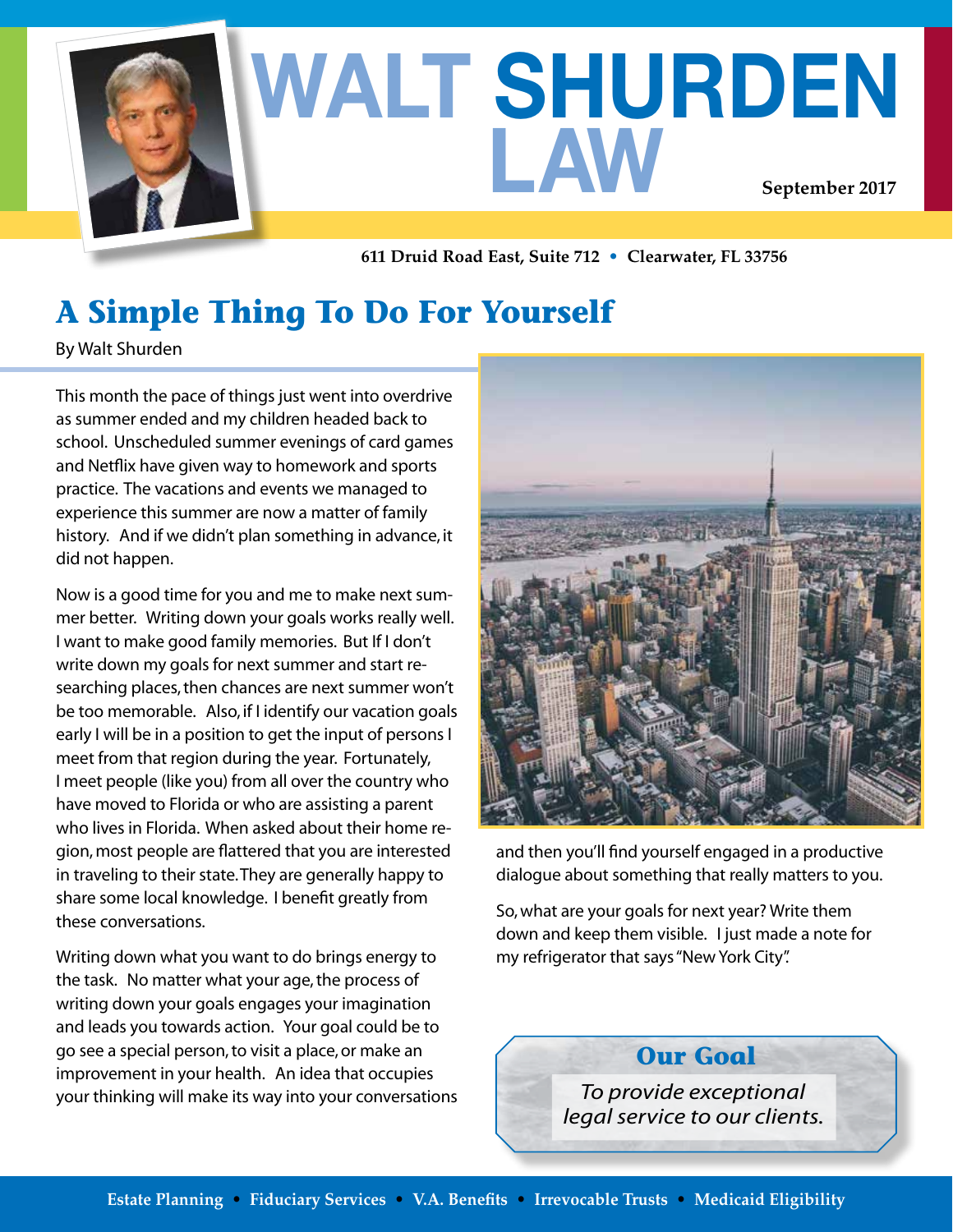### **School has Started**



Now that school has started, we need to watch closely for children walking and bicycling.

The following are back to school suggestions from the National Safety Council:

#### **Walkers:**

• Don't block the crosswalk when stopped at a red light or waiting to make a turn, forcing pedestrians to go

around you; this could put them in the path of moving traffic

- In a school zone when flashers are blinking, stop and yield to pedestrians crossing the crosswalk or intersection
- The area 10 feet around a school bus is the most dangerous for children; stop far enough back to allow them space to safely enter and exit the bus
- Always stop for a school patrol officer or crossing guard holding up a stop sign

• Take extra care to look out for children in school zones, near playgrounds and parks, and in all residential areas, children often are unpredictable, and they tend to ignore hazards and take risks

• Don't honk or rev your engine to scare a pedestrian, even if you have the right of way

• Never pass a vehicle stopped for pedestrians

#### **Bicyclists:**

On most roads,bicyclists have the same rights and responsibilities as vehicles, but bikes can be hard to see. Children riding bikes create special problems for drivers because usually they are not able to properly determine traffic conditions. The most common cause of collision is a driver turning left in front of a bicyclist.

### **Fall Fun in Florida**

• When passing a bicyclist, proceed in the same direction slowly, and leave 3 feet between your car and the cyclist

• When turning left and a bicyclist is approaching in the opposite direction, wait for the rider to pass

• If you're turning right and a bicyclists is approaching from behind on the right, let the rider go through the intersection first, and always use your turn signals



• Watch for bike riders turning in front of you without looking or signaling; children especially have a tendency to do this

- Be extra vigilant in school zones and residential neighborhoods
- Watch for bikes coming from driveways or behind parked cars
- Check side mirrors before opening your door
- By exercising a little extra care and caution, drivers and children can co-exist safely in school zones.

http://www.nsc.org/learn/safety-knowledge/Pages/back-to-school-safetytips-for-drivers.aspx



On August 19th and 20th our employee, Jennifer Ake, and her family enjoyed festivities at the 23rd annual Harvest Grape Stomp at the Clermont winery location of Lakeridge Winery and Vineyards. Men, women, and children of all ages came to enjoy the fun. There was live music all day Saturday and Sunday, bouncy house play area, and food, not to mention the wine and cheese tasting AND of course, stomping the grapes. A portion of their \$3 admission fee will be donated to the Boys and Girls Clubs of Lake and Sumter Counties.

Lakeridge Winery and Vineyards officially opened in Clermont, Florida in 1989 headed by Gary Cox, as General Partner, with a small group of investors based out of Lafayette Vineyards in Tallahassee. They produce a variety of native wines at the 127-acre Lakeridge Winery Estate, with an additional 450 acres owned at Prosperity Vineyards in the Florida panhandle, and 200 acres under contract throughout Florida.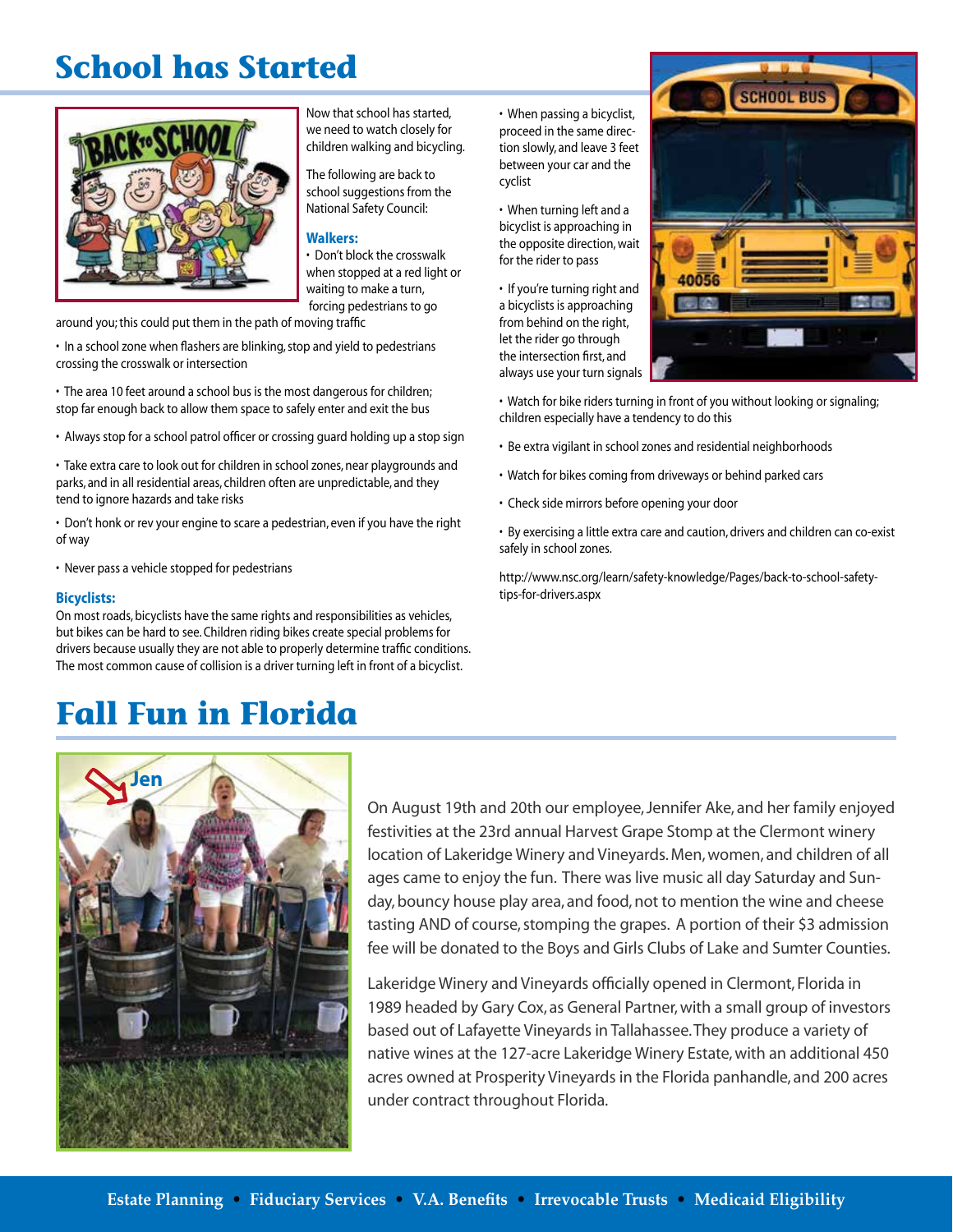# **What was that you said?**

One of the most common conditions affecting older and elderly adults is age-related hearing loss, or presbycusis (prez-buh-KYOO-sis). Approximately one in three people between the ages of 65 and 74 has hearing loss and nearly half of those older than 75 have difficulty hearing. Doctors do not know why presbycusis affects some people



more than others, but it seems to run in families. They suspect years of exposure to loud noise is another contributing factor.

If you are already experiencing age-related hearing loss, there are many local support groups that are informative as well as fun. Some of them are:

- Hearing Loss Association of America (HLAA-FL) Gulf Coast Chapter Debbie Hagner, President 727-271-0770 (text only),  **debbehagner@yahoo.com**
- Association for Late Deafened Adults (ALDA) Suncoast Cahpter meets the second Wednesday of each month at 7 p.m. at Our Savior Lutheran Church, 4825 East Bay Dr., Clearwater, FL 33764
- Florida Coordinating Counsel for the Deaf and Hard of Hearing (FCCDHH)
- For more information go to **nidcdinfo@nidcd.nih.gov**

There is no reason to suffer in silence. Join a group that can help you and your family cope. In addition to the regular monthly meetings, ALDA has "socials" at locations around the area. Bette, from our office, attended these informal get-togethers as a student learning American Sign Language while attending St. Petersburg College. She now attends two socials a month to keep up her signing skills. These events are held at the Countryside Mall, local Starbucks, Panera's and other restaurants. Locations are listed on the ALDA website, **aldasuncoast.com**. Hard of hearing, and deaf folks attend these socials to visit, and to help students, people experiencing hearing loss, and/or anyone who wants to learn.

**These are billed as "good for school lunch boxes" but they work great for my "breakfast on the way to work"**

### **No Bake Granola Bars**

#### **Ingredients**

- 2 cups puffed brown rice cereal (unsweetened)
- 2 cups old fashioned oats
- 1/4 cup roasted almonds, chopped
- 1/4 cup roasted
- sunflower seeds
- 1/2 cup shredded coconut
- 1/2 cup dried fruit, chopped
- 1/2 cup peanut butter
- 1/2 cup brown rice syrup or 1/2 cup honey
- 1 teaspoon vanilla
- 1 cup mini chocolate chips (optional)

#### **Directions**

- 1. Combine cereal, oats, nuts, seeds, coconut and fruit in a large mixing bowl.
- 2. Heat the peanut butter, syrup, and vanilla in a small sauce pan until warm. Do not boil.
- 3. Pour the peanut butter mixture over the cereal mixture. Mix well while the syrup is still warm. Hands are the best tool for this mixing job.
- 4. Pour mixture into a 9x13 pan.
- 5. Pack the mixture down firmly with moist fingers or the bottom of another 9x13 pan sprayed with cooking spray.
- 6. The chocolate lover should sprinke on the mini chocolate chip at this popint and press them in firmly.
- 7. Cover with plastic wrap.
- 8. Cool completely.
- 9. Cut into 24 bars.
- 10. Wrap individually and store in fridge.
- 11. I have kept these in fridge for 2 weeks and they still taste fabulous!



## *IN OUR EAR*

### **Is my power of Attorney any good?**

A Durable Power of Attorney is "good" if it gives your agent the power to make the types of transactions that you will need them to make when you become seriously ill. Many seriously ill people need a home health company or the staff of a nursing home just to make it through each day. Your agent's highest priority will be to find ways to make your money meet your needs. In many cases your agent will need to do things with your assets that render you eligible for VA or Medicaid benefits. For example, your agent may need to create a trust for you, gift your assets to a trust or family member, create or change a right of survivorship on property that is purchased for eligibility purposes, or name a beneficiary on a property. Florida Law deems these to be "special powers". If you signed your durable power of attorney document after September 30, 2011, and you wish to give your agent any of the special powers, then the power must be listed and initialed."